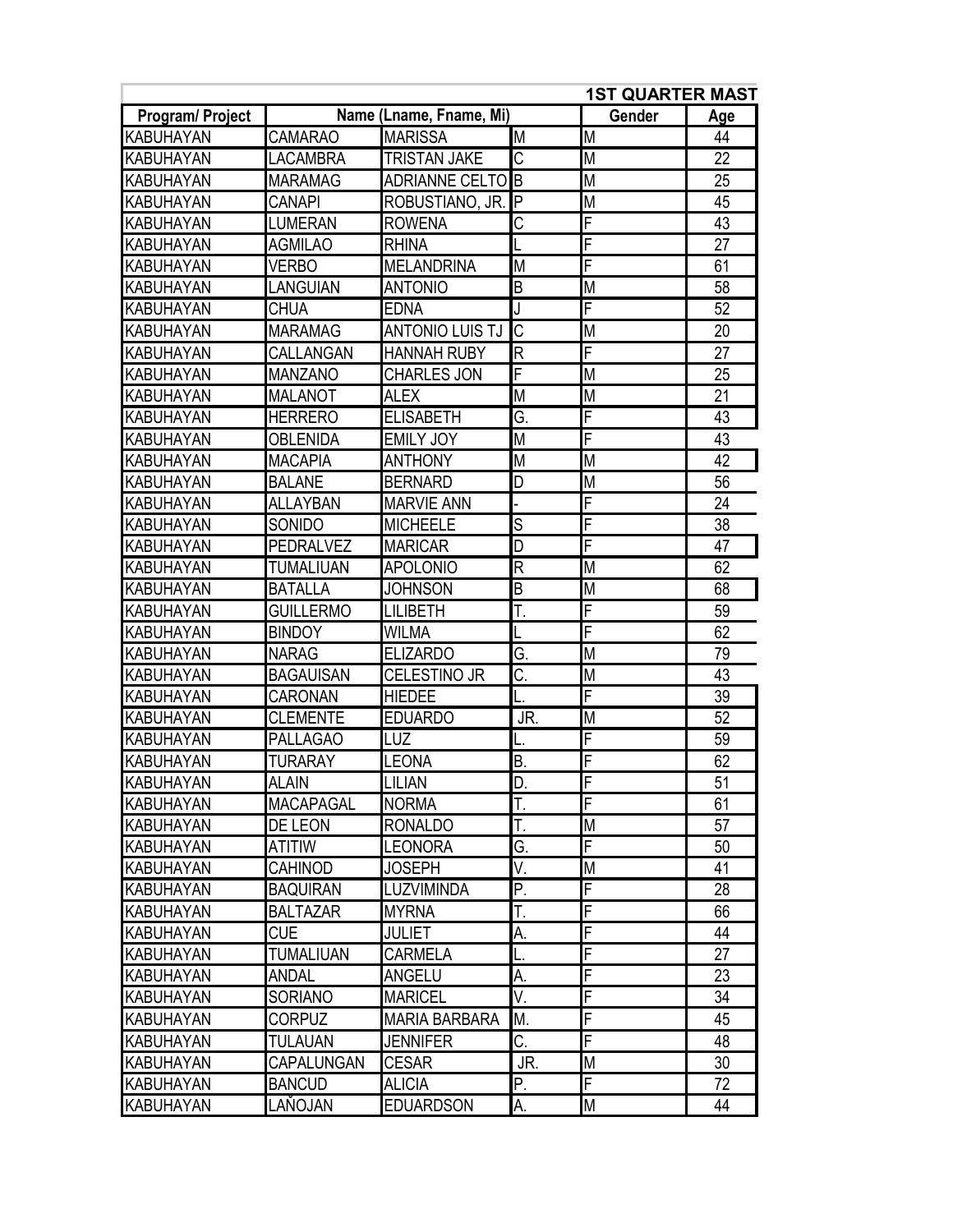| <b>KABUHAYAN</b> | <b>MORA</b>      | <b>MICHAEL</b>      | C.                      | M             | 36 |
|------------------|------------------|---------------------|-------------------------|---------------|----|
| <b>KABUHAYAN</b> | <b>ADDUN</b>     | <b>SHIELA</b>       | $\overline{\mathsf{B}}$ | F             | 42 |
| <b>KABUHAYAN</b> | <b>BACCAY</b>    | <b>FRANCISCA</b>    | M.                      | F             | 56 |
| <b>KABUHAYAN</b> | <b>DECENA</b>    | <b>KAREN</b>        | G.                      | F             | 39 |
| <b>KABUHAYAN</b> | LABOG            | <b>MILCA</b>        | C.                      | F             | 65 |
| <b>KABUHAYAN</b> | <b>LUMABAN</b>   | <b>MARIBEL</b>      | M.                      | F             | 52 |
| <b>KABUHAYAN</b> | <b>MALTA</b>     | <b>FLORENCIA</b>    | F.                      | F             | 59 |
| <b>KABUHAYAN</b> | <b>PADER</b>     | <b>LEONITA</b>      | C.                      | F             | 65 |
| <b>KABUHAYAN</b> | <b>TUMBALI</b>   | <b>NIDA</b>         | $\overline{\mathsf{C}}$ | F             | 56 |
| <b>KABUHAYAN</b> | LATTAO           | CORAZON             | G.                      | F             | 40 |
| <b>KABUHAYAN</b> | <b>BALISI</b>    | <b>MANNILYN</b>     | P.                      | F             | 34 |
| <b>KABUHAYAN</b> | <b>CUSIPAG</b>   | <b>JANET</b>        | Ŧ.                      | F             | 36 |
| <b>KABUHAYAN</b> | <b>BALDONADO</b> | <b>EMILY</b>        | C.                      | F             | 44 |
| <b>KABUHAYAN</b> | <b>OMECCAS</b>   | FLORENCE            | А.                      | F             | 43 |
| <b>KABUHAYAN</b> | <b>GARMA</b>     | <b>SHARON</b>       | D.                      | F             | 42 |
| <b>KABUHAYAN</b> | <b>MAGGAY</b>    | <b>VENUS</b>        | E,                      | F             | 48 |
| <b>KABUHAYAN</b> | <b>AGUISANDA</b> | <b>REMEDIOS</b>     | S.                      | F             | 42 |
| <b>KABUHAYAN</b> | VALDEZ           | <b>LORNA JANE</b>   | T.                      | F             | 52 |
| <b>KABUHAYAN</b> | <b>GALONATE</b>  | <b>HELLY</b>        | C.                      | F             | 48 |
| <b>KABUHAYAN</b> | <b>DAYAG</b>     | <b>MILAGROS</b>     | 0.                      | F             | 36 |
| <b>KABUHAYAN</b> | <b>CATULIN</b>   | REMIGIO SR.         | M.                      | F             | 51 |
| <b>KABUHAYAN</b> | <b>INIS</b>      | <b>JOSEPHINE</b>    | D.                      | <b>FEMALE</b> | 53 |
| <b>KABUHAYAN</b> | <b>MAQUERA</b>   | <b>ZENAIDA</b>      | T.                      | <b>FEMALE</b> | 59 |
| <b>KABUHAYAN</b> | <b>GRANDE</b>    | <b>ESTRELITA</b>    | S.                      | <b>FEMALE</b> | 61 |
| <b>KABUHAYAN</b> | <b>MANGLIGOT</b> | <b>RICA</b>         | Ġ.                      | <b>FEMALE</b> | 49 |
| <b>KABUHAYAN</b> | <b>AGUDAYAN</b>  | <b>ROSALINA</b>     | M.                      | <b>FEMALE</b> | 49 |
| <b>KABUHAYAN</b> | <b>ARAFILES</b>  | <b>JANETH</b>       | 0.                      | <b>FEMALE</b> | 50 |
| <b>KABUHAYAN</b> | <b>BENITO</b>    | <b>LOUIE JANE</b>   | R.                      | <b>FEMALE</b> | 30 |
| <b>KABUHAYAN</b> | <b>IBALE</b>     | <b>LINGLINGAY</b>   | А.                      | <b>FEMALE</b> | 42 |
| <b>KABUHAYAN</b> | TANGONAN         | <b>LEONILA</b>      | Ġ.                      | <b>FEMALE</b> | 59 |
| <b>KABUHAYAN</b> | <b>ROMPON</b>    | <b>ALICIA</b>       |                         | <b>FEMALE</b> | 58 |
| <b>KABUHAYAN</b> | <b>PACLIBON</b>  | <b>RICHELLE MAE</b> | G.                      | <b>FEMALE</b> | 26 |
| <b>KABUHAYAN</b> | <b>FILLOMENA</b> | <b>IRENE</b>        | A.                      | <b>FEMALE</b> | 37 |
| <b>KABUHAYAN</b> | <b>TAPEC</b>     | <b>LYDIA</b>        | Q.                      | <b>FEMALE</b> | 58 |
| <b>KABUHAYAN</b> | <b>CABUYADAO</b> | <b>RINA</b>         | T.                      | <b>FEMALE</b> | 37 |
| <b>KABUHAYAN</b> | LEAÑO            | <b>ZENAIDA</b>      | Ć.                      | <b>FEMALE</b> | 70 |
| <b>KABUHAYAN</b> | <b>MACAPIA</b>   | <b>WALDIMAR</b>     | G.                      | M             | 39 |
| <b>KABUHAYAN</b> | <b>BAUI</b>      | <b>ROMEL</b>        | Β.                      | M             | 33 |
| <b>KABUHAYAN</b> | <b>MADDAWIN</b>  | <b>EDGAR</b>        | S.                      | M             | 24 |
| <b>KABUHAYAN</b> | <b>MALSI</b>     | <b>RONALD</b>       | T.                      | M             | 28 |
| <b>KABUHAYAN</b> | <b>SORIANO</b>   | <b>EDSON</b>        | G.                      | M             | 22 |
| <b>KABUHAYAN</b> | ADAOAG           | <b>DEXTER</b>       | G                       | M             | 25 |
| <b>KABUHAYAN</b> | ADAOAG           | <b>DIONICIO</b>     | G                       | М             | 56 |
| <b>KABUHAYAN</b> | <b>AGCAOILI</b>  | <b>PACIFICO</b>     | A                       | M             | 62 |
| <b>KABUHAYAN</b> | <b>AGCAOILI</b>  | <b>WILSON</b>       | A                       | M             | 48 |
| <b>KABUHAYAN</b> | <b>AGUSTIN</b>   | <b>MARIO</b>        | S                       | M             | 63 |
| <b>KABUHAYAN</b> | <b>ALBERTO</b>   | <b>TERESITA</b>     | S                       | F             | 59 |
| <b>KABUHAYAN</b> | <b>ASUNCION</b>  | JOJO                | M                       | M             | 37 |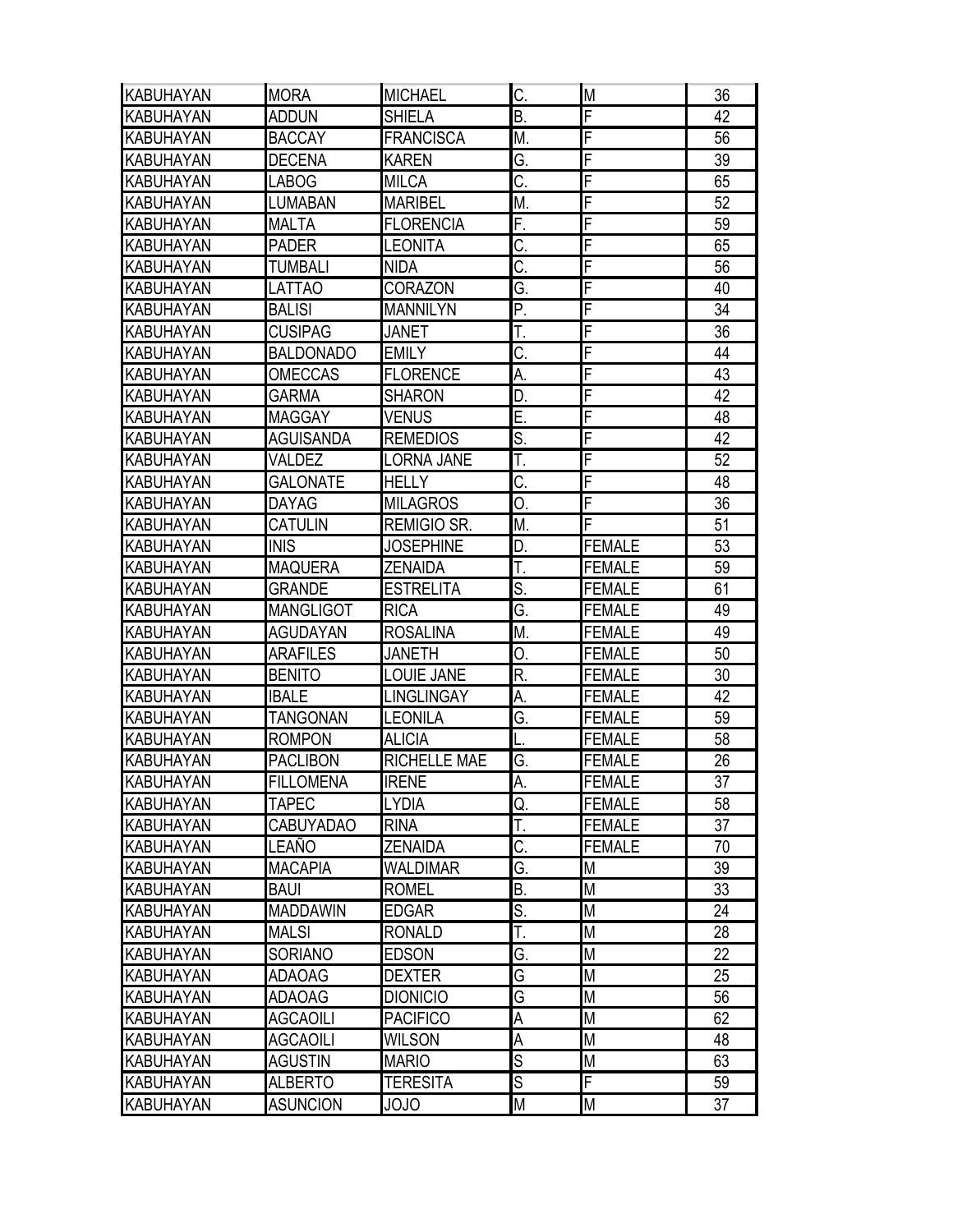| <b>KABUHAYAN</b> | <b>BACCAY</b>    | <b>ELSA</b>                 |                       | F | 64 |
|------------------|------------------|-----------------------------|-----------------------|---|----|
| <b>KABUHAYAN</b> | <b>BAGALAY</b>   | <b>BABERLYN</b>             | A                     | F | 37 |
| <b>KABUHAYAN</b> | <b>BAGALAY</b>   | <b>ROSALINA</b>             | $\overline{P}$        | F | 48 |
| <b>KABUHAYAN</b> | <b>BIAG</b>      | <b>RODRIGO</b>              | D                     | M | 55 |
| <b>KABUHAYAN</b> | <b>BARTOLOME</b> | <b>RUDY</b>                 | M                     | M | 55 |
| <b>KABUHAYAN</b> | <b>BARILLO</b>   | <b>FEDERICO</b>             | T                     | M | 61 |
| <b>KABUHAYAN</b> | <b>BASI</b>      | <b>ESTELEFA</b>             | R                     | F | 41 |
| <b>KABUHAYAN</b> | <b>BONUAN</b>    | <b>TITO</b>                 | $\overline{P}$        | M | 56 |
| <b>KABUHAYAN</b> | <b>CALIBO</b>    | <b>MERLY</b>                | B                     | F | 38 |
| <b>KABUHAYAN</b> | <b>CUARESMA</b>  | <b>BENITA</b>               | B                     | F | 59 |
| <b>KABUHAYAN</b> | <b>ESCALENTE</b> | <b>CHRISTOPHER</b>          | T                     | M | 28 |
| <b>KABUHAYAN</b> | <b>ESCALENTE</b> | <b>PATRICIO</b>             | J                     | M | 58 |
| <b>KABUHAYAN</b> | <b>ESTAVILLO</b> | <b>RUBEN</b>                | $\overline{\text{c}}$ | M | 48 |
| <b>KABUHAYAN</b> | <b>FELICIANO</b> | <b>GERLIE</b>               | S                     | F | 44 |
| <b>KABUHAYAN</b> | <b>GACUSAN</b>   | <b>UUNJTAIVITINU</b>        | V                     | M | 59 |
| <b>KABUHAYAN</b> | <b>GACUSAN</b>   | JAIME                       | $\overline{\text{c}}$ | M | 65 |
| KABUHAYAN        | <b>GACUSAN</b>   | RICARDO JR.                 | V                     | M | 57 |
| <b>KABUHAYAN</b> | <b>GALAMAY</b>   | <b>ELMER</b>                | A                     | M | 48 |
| <b>KABUHAYAN</b> | <b>GARO</b>      | <b>JONH PAUL</b>            | $\overline{P}$        | M | 27 |
| <b>KABUHAYAN</b> | JUAN             | <b>ARISTOTLE</b>            | M                     | M | 44 |
| <b>KABUHAYAN</b> | <b>JUAN</b>      | <b>BENZULY</b>              | M                     | M | 42 |
| <b>KABUHAYAN</b> | JUAN             | <b>CYREL</b>                | M                     | M | 26 |
| <b>KABUHAYAN</b> | JUAN             | <b>DARIUS</b>               | M                     | M | 40 |
| <b>KABUHAYAN</b> | <b>JUAN</b>      | LORETO SR.                  | A                     | M | 71 |
| <b>KABUHAYAN</b> | <b>JUAN</b>      | LORETO JR.                  | M                     | M | 36 |
| <b>KABUHAYAN</b> | <b>LORENZO</b>   | <b>MARITES</b>              |                       | F | 49 |
| <b>KABUHAYAN</b> | <b>MADARCOS</b>  | <b>ELMER</b>                | P                     | M | 35 |
| <b>KABUHAYAN</b> | <b>MARY</b>      | RAMON JR.                   | G                     | M | 45 |
| <b>KABUHAYAN</b> | <b>MEJIA</b>     | <b>REYMAR</b>               | V                     | M | 41 |
| <b>KABUHAYAN</b> | <b>MOLINA</b>    | <b>ROBERTO</b>              | D                     | M | 71 |
| <b>KABUHAYAN</b> | <b>PAYOYO</b>    | <b>BEATRIZ</b>              | $\overline{\text{c}}$ | M | 59 |
| <b>KABUHAYAN</b> | <b>PAYOYO</b>    | ਗ਼™੮੦<br>ᡃ <del>ᢈ᠌᠌᠓ᢉ</del> | F                     | M | 29 |
| <b>KABUHAYAN</b> | <b>PAYOYO</b>    | <b>EDICON</b>               | ⊩                     | M | 34 |
| <b>KABUHAYAN</b> | <b>PAYOYO</b>    | <b>EDWIN</b>                | $\overline{\text{C}}$ | M | 60 |
| <b>KABUHAYAN</b> | <b>PUA</b>       | <b>EMMANUEL</b>             | D                     | M | 49 |
| <b>KABUHAYAN</b> | <b>PUYAO</b>     | MIGUEL JR.                  | Т                     | M | 63 |
| <b>KABUHAYAN</b> | <b>QUIRIDO</b>   | <b>ALLAN</b>                | A                     | M | 46 |
| KABUHAYAN        | <b>RABAGO</b>    | <b>ORLANDO</b>              | G                     | M | 61 |
| <b>KABUHAYAN</b> | <b>RABAGO</b>    | <b>MYRNA</b>                | D                     | F | 41 |
| <b>KABUHAYAN</b> | <b>RABAGO</b>    | <b>RODRIGO</b>              | G                     | M | 62 |
| <b>KABUHAYAN</b> | <b>RAMIREZ</b>   | <b>JAYMARK</b>              | U                     | M | 29 |
| <b>KABUHAYAN</b> | <b>RAYMUNDO</b>  | <b>RAYMO</b>                | G                     | M | 50 |
| <b>KABUHAYAN</b> | <b>ROBLES</b>    | MARIO JR.                   | S                     | M | 39 |
| <b>KABUHAYAN</b> | <b>SAGUN</b>     | <b>REMIGIO</b>              | M                     | M | 60 |
| <b>KABUHAYAN</b> | <b>SALVADOR</b>  | <b>LORETO</b>               | T                     | M | 61 |
| <b>KABUHAYAN</b> | <b>SALVADOR</b>  | SONNY                       | C                     | M | 38 |
| <b>KABUHAYAN</b> | <b>SANTOS</b>    | <b>ERWIN</b>                | F                     | M | 57 |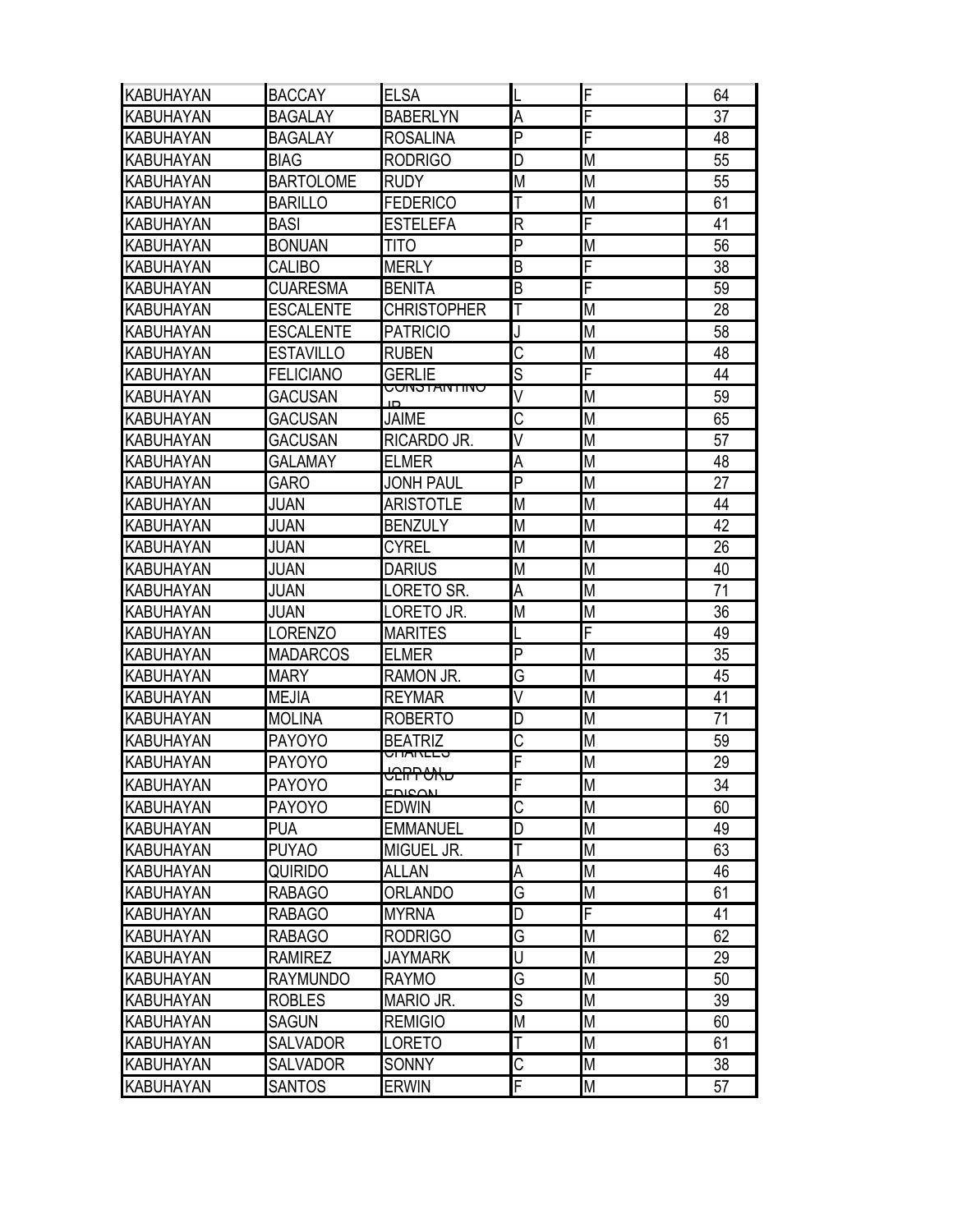| <b>KABUHAYAN</b> | <b>SARANDE</b>      | <b>ALJON</b>        | G                        | M                       | 29 |
|------------------|---------------------|---------------------|--------------------------|-------------------------|----|
| <b>KABUHAYAN</b> | <b>SOMERA</b>       | <b>JORDAN</b>       | $\overline{\mathsf{s}}$  | M                       | 51 |
| <b>KABUHAYAN</b> | <b>TAGAPAN</b>      | PRIMO               | $\overline{A}$           | M                       | 49 |
| <b>KABUHAYAN</b> | <b>TOLENTINO</b>    | <b>JONATHAN</b>     | $\overline{\mathcal{S}}$ | M                       | 46 |
| <b>KABUHAYAN</b> | <b>TORRES</b>       | <b>CHARLIE</b>      | T                        | M                       | 34 |
| <b>KABUHAYAN</b> | <b>TUVERA</b>       | <b>ELIZA</b>        | C                        | $\overline{\mathsf{M}}$ | 47 |
| <b>KABUHAYAN</b> | VELARDE             | <b>ANSELMO</b>      | D                        | M                       | 62 |
| <b>KABUHAYAN</b> | <b>VICENTE</b>      | <b>ANITA</b>        | $\overline{\mathsf{R}}$  | F                       | 59 |
| <b>KABUHAYAN</b> | <b>VIDAD</b>        | <b>CRISTINA</b>     | D                        | F                       | 44 |
| <b>KABUHAYAN</b> | <b>PUGUON</b>       | <b>ANABELA</b>      | A                        | F                       | 53 |
| <b>KABUHAYAN</b> | <b>GALLO</b>        | <b>JANUS MIGUEL</b> | A                        | M                       | 27 |
| <b>KABUHAYAN</b> | FERRER JR.          | <b>ARSENIO</b>      | A                        | M                       | 26 |
| <b>KABUHAYAN</b> | <b>FERRER</b>       | <b>JEFFERSON</b>    | $\overline{A}$           | M                       | 29 |
| <b>KABUHAYAN</b> | ABBAGU              | <b>DEXTER</b>       | G                        | M                       | 34 |
| <b>KABUHAYAN</b> | Agustin             | <b>Moises</b>       | S.                       | Male                    | 63 |
| <b>KABUHAYAN</b> | Andres              | Reynaldo            | Ĉ.                       | Male                    | 37 |
| <b>KABUHAYAN</b> | <b>Delos Santos</b> | Rogelio             | S.                       | Male                    | 56 |
| <b>KABUHAYAN</b> | Domingo             | Ernesto             |                          | Male                    | 61 |
| <b>KABUHAYAN</b> | Gabatino            | Joseph              | V.                       | Male                    | 63 |
| <b>KABUHAYAN</b> | Ravelo              | Jonathan            | M.                       | Male                    | 41 |
| <b>KABUHAYAN</b> | Sabado              | Reynald             | F.                       | Male                    | 28 |
| <b>KABUHAYAN</b> | Agduyeng            | Ronald              | S.                       | Male                    | 56 |
| <b>KABUHAYAN</b> | Gambol              | Gilbert             | Ā.                       | Male                    | 55 |
| <b>KABUHAYAN</b> | Gambol              | Rogel               | Ā.                       | Male                    | 43 |
| <b>KABUHAYAN</b> | Lacpap              | Seirose             | H.                       | Male                    | 37 |
| <b>KABUHAYAN</b> | Narciso             | Eduardo             | А.                       | Male                    | 56 |
| <b>KABUHAYAN</b> | Ramos               | Arturo              | J.                       | Male                    | 71 |
| <b>KABUHAYAN</b> | <b>Torres</b>       | Ludyven             | Ā.                       | Male                    | 50 |
| <b>KABUHAYAN</b> | Acedo               | Alfredo             | R.                       | Male                    | 54 |
| <b>KABUHAYAN</b> | Allado              | Jeorge Jr.          | S.                       | Male                    | 30 |
| <b>KABUHAYAN</b> | Almazan             | Nena                | Ā.                       | Female                  | 67 |
| <b>KABUHAYAN</b> | Altre               | Jeremie             | C.                       | Male                    | 29 |
| <b>KABUHAYAN</b> | Fernandez           | Agustos             | M.                       | Male                    | 66 |
| <b>KABUHAYAN</b> | Caranza             | Maribel             | S.                       | Female                  | 45 |
| <b>KABUHAYAN</b> | Manuel              | Florence            | Ē.                       | Female                  | 44 |
| <b>KABUHAYAN</b> | Bao-anan            | <b>Martes</b>       | В.                       | Male                    | 42 |
| <b>KABUHAYAN</b> | Obrero              | Antonio             | Jr.                      | Male                    | 41 |
| <b>KABUHAYAN</b> | Aala                | <b>Brandon</b>      | 0.                       | Male                    | 41 |
| <b>KABUHAYAN</b> | Libatique           | Jherald Kennedy     | M.                       | Male                    | 25 |
| <b>KABUHAYAN</b> | Asuncion            | Jerry               | M.                       | Male                    | 43 |
| <b>KABUHAYAN</b> | Rumbaoa             | Jose                | S.                       | Male                    | 61 |
| <b>KABUHAYAN</b> | Ambrocio            | Neneta              | А.                       | Female                  | 49 |
| <b>KABUHAYAN</b> | Agsipo              | Roberto             | G.                       | Male                    | 55 |
| <b>KABUHAYAN</b> | Santos              | Vic                 | L.                       | Male                    | 28 |
| <b>KABUHAYAN</b> | Dulnuan             | Donald              | N.                       | Male                    | 43 |
| <b>KABUHAYAN</b> | Somigcay            | Robert              | Jr.                      | Male                    | 32 |
| <b>KABUHAYAN</b> | <b>ALINDAYO</b>     | GLORIA              | S.                       | <b>FEMALE</b>           | 42 |
| <b>KABUHAYAN</b> | Tagayun             | Joel Everlito       | M.                       | Male                    | 48 |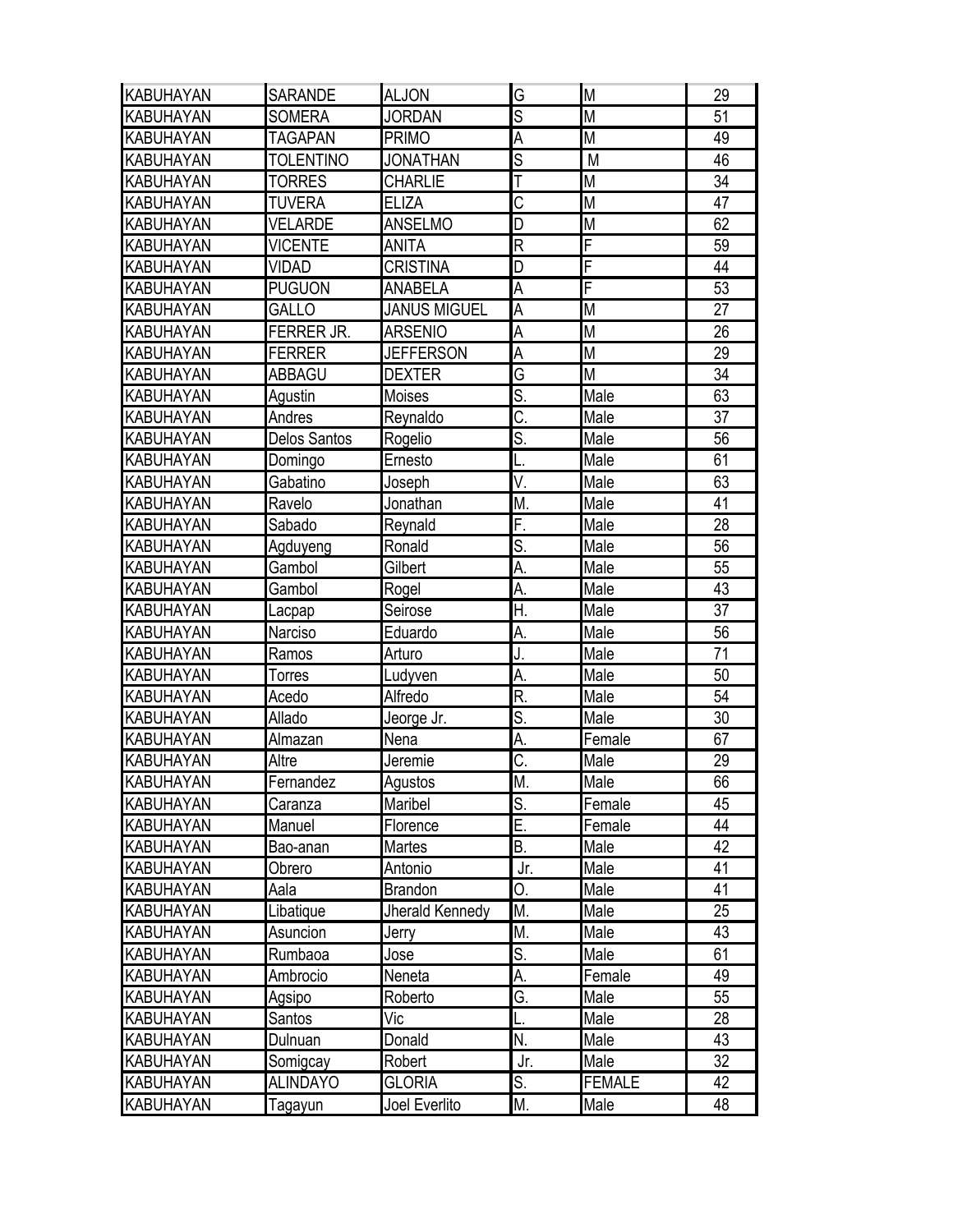| <b>KABUHAYAN</b> | Aquino             | Jezzebel               |                           | Female | 24 |
|------------------|--------------------|------------------------|---------------------------|--------|----|
| <b>KABUHAYAN</b> | Singson            | Evangeline             | R.                        | Female | 45 |
| <b>KABUHAYAN</b> | <b>PASCUAL</b>     | <b>SHERYL</b>          | L.                        | Female | 33 |
| <b>KABUHAYAN</b> | Bayani             | Florentino             | DV.                       | Male   | 64 |
| <b>KABUHAYAN</b> | <b>YUSON</b>       | <b>JULIEMAR</b>        | $\overline{\mathsf{N}}$   | Male   | 36 |
| <b>KABUHAYAN</b> | <b>GUERRERO</b>    | <b>LOVELY MAY</b>      | M                         | Male   | 30 |
| <b>KABUHAYAN</b> | Opiano             | Rolando                | G.                        | Male   | 44 |
| <b>KABUHAYAN</b> | Galapia            | Hermogenes             |                           | Male   | 45 |
| <b>KABUHAYAN</b> | <b>Bugatti</b>     | Tito                   | $\overline{P}$ .          | Male   | 48 |
| <b>KABUHAYAN</b> | <b>MIGUEL</b>      | <b>ALONA</b>           | А.                        | Female | 51 |
| <b>KABUHAYAN</b> | Cumitag            | Ebert                  | $\overline{B}$ .          | Male   | 65 |
| <b>KABUHAYAN</b> | Dumaguing          | Hangdaan               | $\overline{\mathsf{B}}$ . | Male   | 69 |
| <b>KABUHAYAN</b> | Sevilla            | Ariel                  | M.                        | Male   | 35 |
| <b>KABUHAYAN</b> | Culas              | Victorino              | S.                        | Male   | 60 |
| <b>KABUHAYAN</b> | Tomas              | Dante                  | $\overline{\mathsf{M}}$ . | Male   | 52 |
| <b>KABUHAYAN</b> | <b>MACADAEG</b>    | <b>RODOLA</b>          | J.                        | Female | 53 |
| <b>KABUHAYAN</b> | Gayuma             | Jodeo                  | C.                        | Male   | 32 |
| <b>KABUHAYAN</b> | Baroma             | Nerissa                | $\overline{B}$ .          | Female | 33 |
| <b>KABUHAYAN</b> | Gonzaga            | John Philip            | P.                        | Male   | 28 |
| <b>KABUHAYAN</b> | Ramos              | <b>Rizza Katherine</b> | N.                        | Female | 26 |
| <b>KABUHAYAN</b> | Baguilat           | Joshua                 | H.                        | Male   | 27 |
| <b>KABUHAYAN</b> | Barroga            | Jaylord                | $\overline{\mathsf{M}}$   | Male   | 35 |
| <b>KABUHAYAN</b> | Corpuz             | Marry                  | N.                        | Female | 34 |
| <b>KABUHAYAN</b> | Valdez             | Glory                  | B.                        | Female | 71 |
| <b>KABUHAYAN</b> | Pagdawan           | Romeo                  | M.                        | Male   | 51 |
| <b>KABUHAYAN</b> | Abenio             | Janeiderf              | T.                        | Male   | 25 |
| <b>KABUHAYAN</b> | <b>Ballesteros</b> | Rosemarie              | T.                        | Female | 49 |
| <b>KABUHAYAN</b> | Galope             | Sharon                 | U.                        | Female | 45 |
| <b>KABUHAYAN</b> | Balo-oh            | Murphy                 | Ū.                        | Male   | 28 |
| <b>KABUHAYAN</b> | Almazan            | Nida                   | L.                        | Female | 35 |
| <b>KABUHAYAN</b> | Leid               | <b>Miller</b>          | Ġ.                        | Male   | 25 |
| <b>KABUHAYAN</b> | Taylan             | Alexander              | $\overline{\mathsf{M}}$ . | Male   | 40 |
| <b>KABUHAYAN</b> | Ballogan           | Johnsen                | R.                        | Male   | 19 |
| <b>KABUHAYAN</b> | Eban               | Zedrick                | Ŧ.                        | Male   | 19 |
| <b>KABUHAYAN</b> | Guinto             | Analyn                 | R.                        | Female | 45 |
| <b>KABUHAYAN</b> | Calpito            | Mark Edizon            | J.                        | Male   | 20 |
| <b>KABUHAYAN</b> | Lazam              | Grace                  | M.                        | Female | 35 |
| <b>KABUHAYAN</b> | Bibangco           | Jerome                 | M.                        | Male   | 45 |
| <b>KABUHAYAN</b> | Carbonel           | May                    | D.                        | Female | 34 |
| <b>KABUHAYAN</b> | Barcena            | Jonathan               | DG.                       | Male   | 43 |
| <b>KABUHAYAN</b> | Corpuz             | Geoffry                | В.                        | Male   | 33 |
| <b>KABUHAYAN</b> | Torres             | Ma. Fe                 | G.                        | Female | 40 |
|                  |                    |                        |                           |        |    |
|                  |                    |                        |                           |        |    |
|                  |                    |                        |                           |        |    |
|                  |                    |                        |                           |        |    |
|                  |                    |                        |                           |        |    |
|                  |                    |                        |                           |        |    |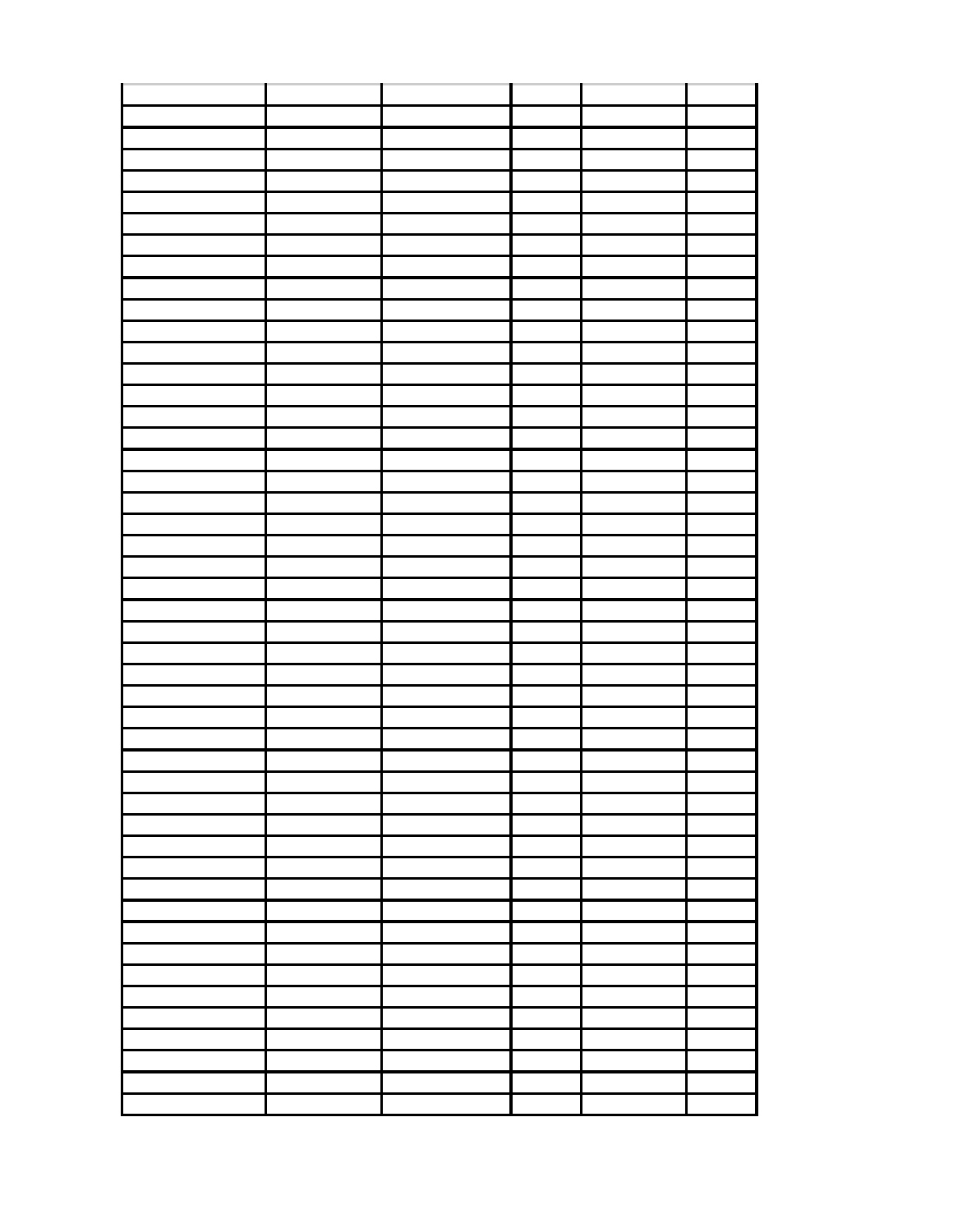| H. | the contract of the contract of                 |                                                                                                                        |  |  |
|----|-------------------------------------------------|------------------------------------------------------------------------------------------------------------------------|--|--|
|    |                                                 |                                                                                                                        |  |  |
|    | the contract of the contract of the contract of | <u> London Maria (London Maria (London Maria (London Maria (London Maria (London Maria (London Maria (London Maria</u> |  |  |
|    |                                                 |                                                                                                                        |  |  |
|    |                                                 |                                                                                                                        |  |  |
|    |                                                 |                                                                                                                        |  |  |
|    |                                                 |                                                                                                                        |  |  |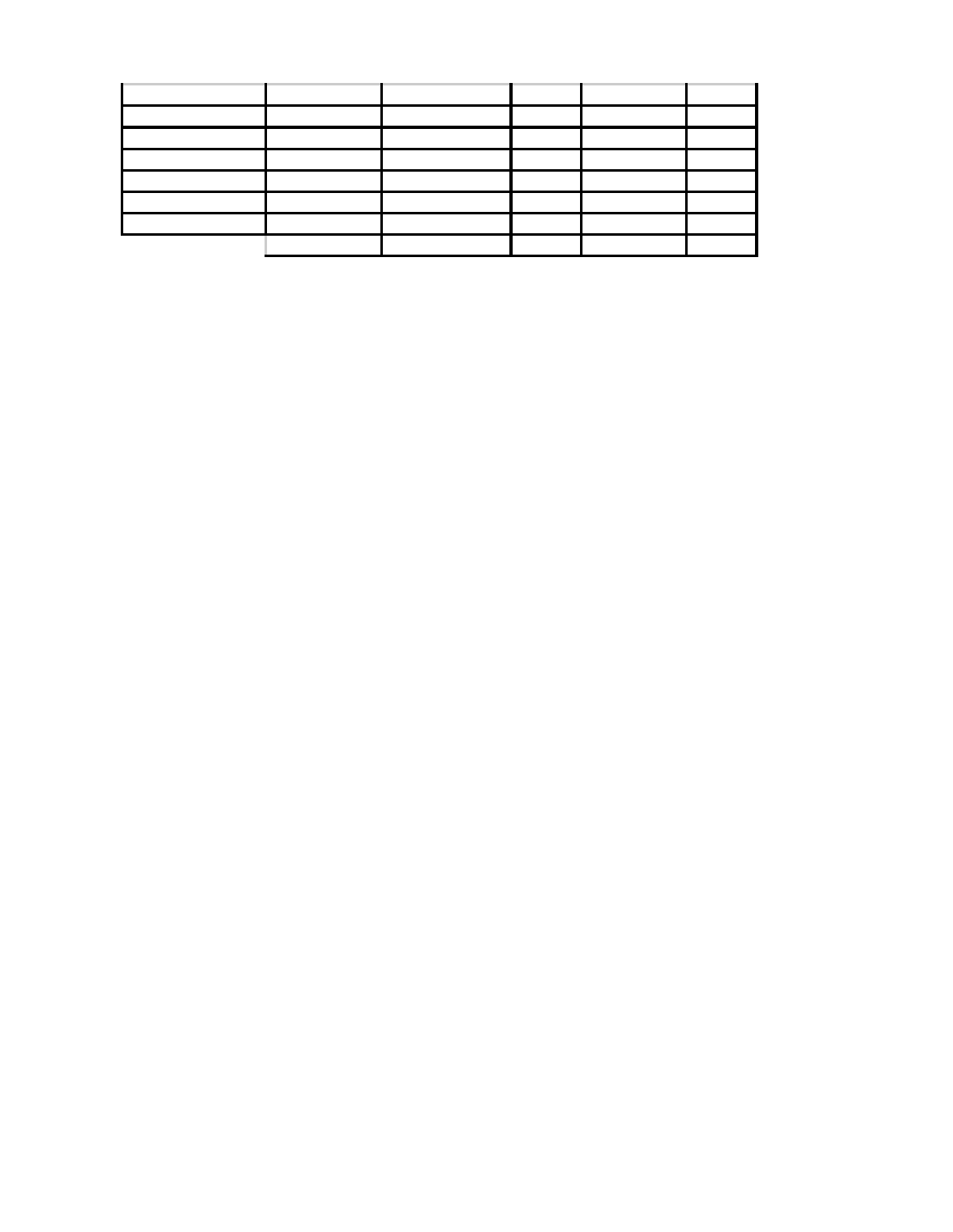| <b>ERLIST OF BENEFICIARIES</b> |                                       |                |
|--------------------------------|---------------------------------------|----------------|
|                                | <b>Barangay/Municipality/Province</b> |                |
| <b>ANNAFUNAN EAST</b>          | <b>TUGUEGARAO CITY</b>                | CAGAYAN        |
| <b>LIBAG NORTE</b>             | <b>TUGUEGARAO CITY</b>                | CAGAYAN        |
| CATAGGAMAN NUEVO               | <b>TUGUEGARAO CITY</b>                | CAGAYAN        |
| <b>CARITAN NORTE</b>           | <b>TUGUEGARAO CITY</b>                | CAGAYAN        |
| CENTRO 12                      | <b>TUGUEGARAO CITY</b>                | CAGAYAN        |
| NANUCCAUAN                     | AMULUNG                               | CAGAYAN        |
| PENGUE RUYU                    | <b>TUGUEGARAO CITY</b>                | CAGAYAN        |
| <b>TANZA</b>                   | <b>TUGUEGARAO CITY</b>                | CAGAYAN        |
| <b>LIBAG NORTE</b>             | TUGUEGARAO CITY                       | CAGAYAN        |
| PENGUE RUYU                    | <b>TUGUEGARAO CITY</b>                | CAGAYAN        |
| <b>TANZA</b>                   | <b>TUGUEGARAO CITY</b>                | CAGAYAN        |
| CAGGAY                         | TUGUEGARAO CITY                       | CAGAYAN        |
| CATAGGAMAN NUEVO               | <b>TUGUEGARAO CITY</b>                | CAGAYAN        |
| <b>CENTRO 3</b>                | <b>TUGUEGARAO CITY</b>                | CAGAYAN        |
| <b>TANZA</b>                   | <b>TUGUEGARAO CITY</b>                | CAGAYAN        |
| <b>SAN GABRIEL</b>             | <b>TUGUEGARAO CITY</b>                | CAGAYAN        |
| PENGUE RUYU                    | <b>TUGUEGARAO CITY</b>                | CAGAYAN        |
| <b>TANZA</b>                   | <b>TUGUEGARAO CITY</b>                | CAGAYAN        |
| <b>TUPANG</b>                  | <b>ALCALA</b>                         | CAGAYAN        |
| CAGGAY                         | <b>TUGUEGARAO CITY</b>                | CAGAYAN        |
| <b>CARITAN CENTRO</b>          | <b>TUGUEGARAO CITY</b>                | CAGAYAN        |
| <b>CENTRO NORTE</b>            | <b>TUGUEGARAO CITY</b>                | CAGAYAN        |
| <b>CARITAN SUR</b>             | <b>TUGUEGARAO CITY</b>                | CAGAYAN        |
| CENTRO 4                       | <b>TUGUEGARAO CITY</b>                | CAGAYAN        |
| CENTRO 3                       | <b>TUGUEGARAO CITY</b>                | CAGAYAN        |
| CAGGAY                         | <b>TUGUEGARAO CITY</b>                | CAGAYAN        |
| <b>CARITAN NORTE</b>           | TUGUEGARAO CITY                       | CAGAYAN        |
| <b>ATULAYAN SUR</b>            | <b>TUGUEGARAO CITY</b>                | CAGAYAN        |
| <b>UGAC SUR</b>                | <b>TUGUEGARAO CITY</b>                | CAGAYAN        |
| UGAC SUR                       | <b>TUGUEGARAO CITY</b>                | CAGAYAN        |
| <b>UGAC NORTE</b>              | <b>TUGUEGARAO CITY</b>                | CAGAYAN        |
| ATULAYAN SUR                   | <b>TUGUEGARAO CITY</b>                | CAGAYAN        |
| <b>CARIG SUR</b>               | <b>TUGUEGARAO CITY</b>                | CAGAYAN        |
| <b>CARITAN NORTE</b>           | <b>TUGUEGARAO CITY</b>                | CAGAYAN        |
| PENGUE RUYU                    | <b>TUGUEGARAO CITY</b>                | CAGAYAN        |
| <b>ATULAYAN NORTE</b>          | <b>TUGUEGARAO CITY</b>                | CAGAYAN        |
| <b>PENGUE RUYU</b>             | <b>TUGUEGARAO CITY</b>                | <b>CAGAYAN</b> |
| <b>UGAC NORTE</b>              | <b>TUGUEGARAO CITY</b>                | <b>CAGAYAN</b> |
| <b>ATULAYAN NORTE</b>          | <b>TUGUEGARAO CITY</b>                | CAGAYAN        |
| CATAGGAMAN VIEJO               | <b>TUGUEGARAO CITY</b>                | <b>CAGAYAN</b> |
| PALLUA SUR                     | <b>TUGUEGARAO CITY</b>                | CAGAYAN        |
| <b>UGAC NORTE</b>              | <b>TUGUEGARAO CITY</b>                | CAGAYAN        |
| <b>CARITAN NORTE</b>           | <b>TUGUEGARAO CITY</b>                | <b>CAGAYAN</b> |
| TANZA                          | <b>TUGUEGARAO CITY</b>                | CAGAYAN        |
| ATULAYAN NORTE                 | <b>TUGUEGARAO CITY</b>                | CAGAYAN        |
| ANNAFUNAN EAST                 | <b>TUGUEGARAO CITY</b>                | CAGAYAN        |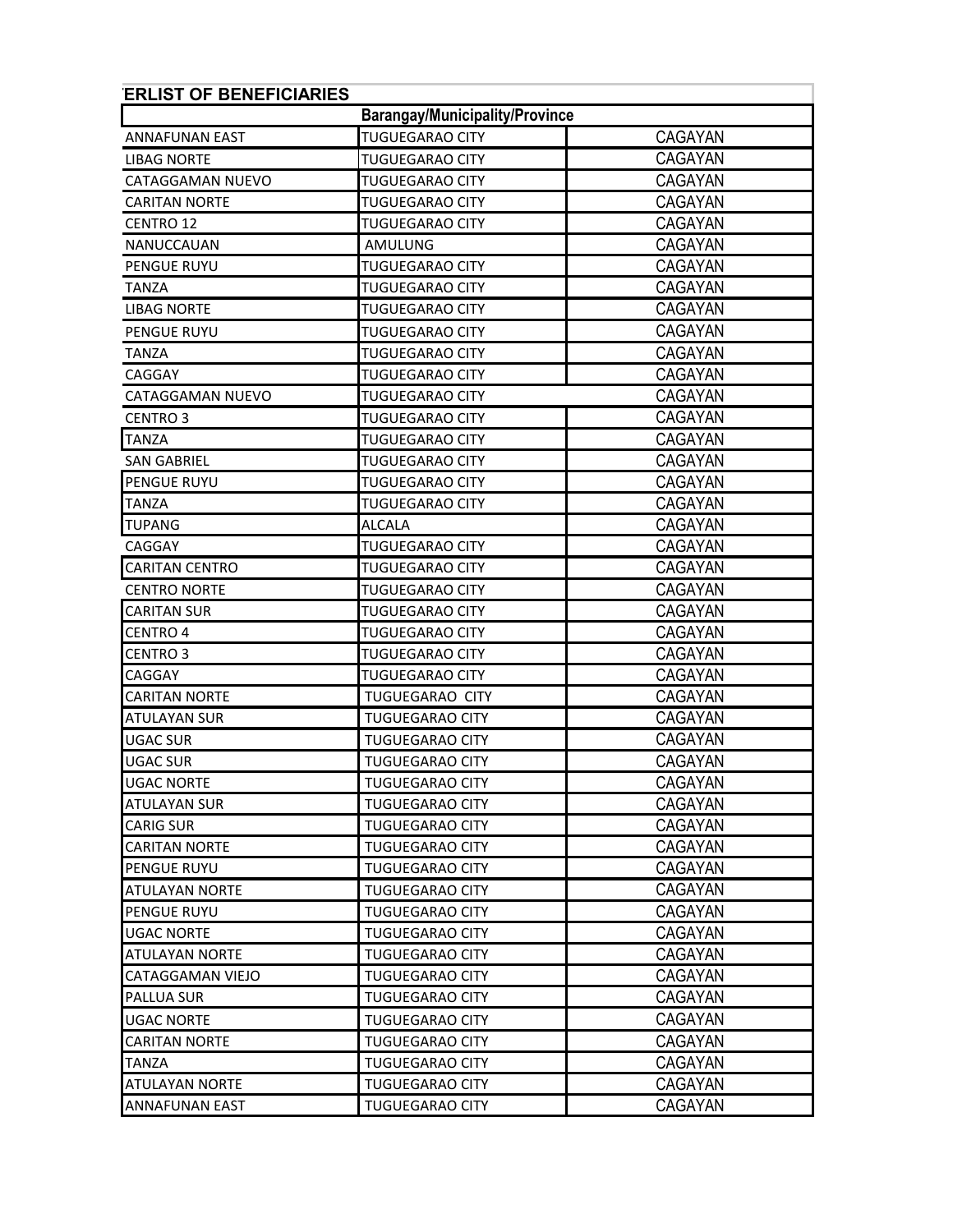| <b>CARIG SUR</b>        | <b>TUGUEGARAO CITY</b> | CAGAYAN        |
|-------------------------|------------------------|----------------|
| <b>LARION BAJO</b>      | <b>TUGUEGARAO CITY</b> | CAGAYAN        |
| <b>CATAGGAMAN PARDO</b> | <b>TUGUEGARAO CITY</b> | CAGAYAN        |
| CATAGGAMAN PARDO        | <b>TUGUEGARAO CITY</b> | CAGAYAN        |
| <b>GOSI SUR</b>         | <b>TUGUEGARAO CITY</b> | CAGAYAN        |
| <b>GOSI SUR</b>         | <b>TUGUEGARAO CITY</b> | CAGAYAN        |
| <b>UGAC SUR</b>         | <b>TUGUEGARAO CITY</b> | CAGAYAN        |
| UGAC SUR                | <b>TUGUEGARAO CITY</b> | CAGAYAN        |
| <b>CATAGGAMAN VIEJO</b> | <b>TUGUEGARAO CITY</b> | <b>CAGAYAN</b> |
| CATAGGAMAN VIEJO        | <b>TUGUEGARAO CITY</b> | CAGAYAN        |
| <b>ANDARAYAN NORTH</b>  | <b>SOLANA</b>          | CAGAYAN        |
| <b>ANDARAYAN SOUTH</b>  | <b>SOLANA</b>          | CAGAYAN        |
| <b>BAUAN EAST</b>       | <b>SOLANA</b>          | CAGAYAN        |
| LANNIG                  | <b>SOLANA</b>          | CAGAYAN        |
| <b>SAMPAGUITA</b>       | <b>SOLANA</b>          | CAGAYAN        |
| <b>BANTAY</b>           | <b>SOLANA</b>          | CAGAYAN        |
| SAMPAGUITA              | <b>SOLANA</b>          | CAGAYAN        |
| CALILLAUAN              | <b>SOLANA</b>          | CAGAYAN        |
| <b>IRAGA</b>            | <b>SOLANA</b>          | CAGAYAN        |
| <b>BAUAN WEST</b>       | <b>SOLANA</b>          | CAGAYAN        |
| CATTARAN                | <b>SOLANA</b>          | CAGAYAN        |
| <b>BANGAN</b>           | <b>SANCHEZ MIRA</b>    | CAGAYAN        |
| <b>BANGAN</b>           | <b>SANCHEZ MIRA</b>    | CAGAYAN        |
| <b>CENTRO 1</b>         | <b>SANCHEZ MIRA</b>    | CAGAYAN        |
| CENTRO 1                | <b>SANCHEZ MIRA</b>    | CAGAYAN        |
| CENTRO <sub>2</sub>     | <b>SANCHEZ MIRA</b>    | CAGAYAN        |
| CENTRO 2                | <b>SANCHEZ MIRA</b>    | CAGAYAN        |
| LANGAGAN                | <b>SANCHEZ MIRA</b>    | CAGAYAN        |
| LANGAGAN                | <b>SANCHEZ MIRA</b>    | <b>CAGAYAN</b> |
| <b>SANTOR</b>           | <b>SANCHEZ MIRA</b>    | <b>CAGAYAN</b> |
| <b>CENTRO1</b>          | <b>SANCHEZ MIRA</b>    | CAGAYAN        |
| CENTRO <sub>1</sub>     | <b>SANCHEZ MIRA</b>    | CAGAYAN        |
| CENTRO <sub>2</sub>     | <b>SANCHEZ MIRA</b>    | CAGAYAN        |
| CENTRO <sub>2</sub>     | <b>SANCHEZ MIRA</b>    | CAGAYAN        |
| CENTRO 2                | <b>SANCHEZ MIRA</b>    | CAGAYAN        |
| NAGRANGTAYAN            | <b>SANCHEZ MIRA</b>    | CAGAYAN        |
| <b>BALELLENG</b>        | STO. TOMAS             | <b>ISABELA</b> |
| <b>CENTRO</b>           | <b>STO. TOMAS</b>      | <b>ISABELA</b> |
| <b>CENTRO</b>           | STO. TOMAS             | <b>ISABELA</b> |
| <b>CENTRO</b>           | STO. TOMAS             | <b>ISABELA</b> |
| <b>CENTRO</b>           | <b>STO. TOMAS</b>      | <b>ISABELA</b> |
| <b>MARASAT PEQUEÑO</b>  | <b>SAN MATEO</b>       | <b>ISABELA</b> |
| <b>BAGONG SIKAT</b>     | <b>SAN MATEO</b>       | <b>ISABELA</b> |
| <b>BAGONG SIKAT</b>     | <b>SAN MATEO</b>       | <b>ISABELA</b> |
| <b>BAGONG SIKAT</b>     | <b>SAN MATEO</b>       | <b>ISABELA</b> |
| <b>BAGONG SIKAT</b>     | <b>SAN MATEO</b>       | <b>ISABELA</b> |
| MARASAT PEQUEÑO         | <b>SAN MATEO</b>       | <b>ISABELA</b> |
| MARASAT PEQUEÑO         | <b>SAN MATEO</b>       | <b>ISABELA</b> |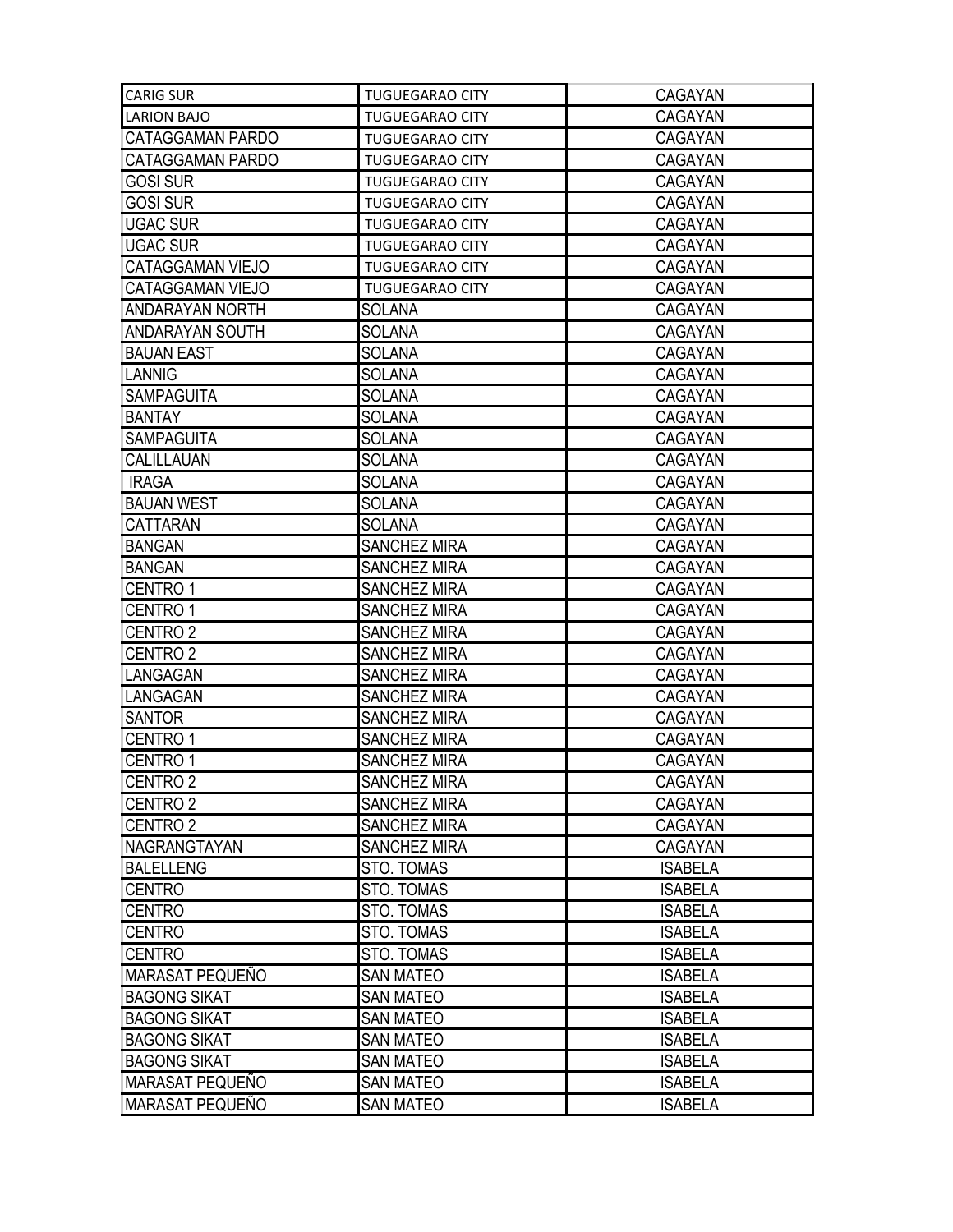| <b>BAGONG SIKAT</b>    | <b>SAN MATEO</b>   | <b>ISABELA</b> |
|------------------------|--------------------|----------------|
| <b>BAGONG SIKAT</b>    | <b>SAN MATEO</b>   | <b>ISABELA</b> |
| <b>BAGONG SIKAT</b>    | <b>SAN MATEO</b>   | <b>ISABELA</b> |
| MARASAT PEQUEÑO        | <b>SAN MATEO</b>   | <b>ISABELA</b> |
| <b>BAGONG SIKAT</b>    | <b>SAN MATEO</b>   | <b>ISABELA</b> |
| <b>MINALLO</b>         | <b>NAGUILIAN</b>   | <b>ISABELA</b> |
| <b>BAGONG SIKAT</b>    | <b>SAN MATEO</b>   | <b>ISABELA</b> |
| <b>BAGONG SIKAT</b>    | <b>SAN MATEO</b>   | <b>ISABELA</b> |
| <b>MARASAT PEQUEÑO</b> | <b>SAN MATEO</b>   | <b>ISABELA</b> |
| <b>BAGONG SIKAT</b>    | <b>SAN MATEO</b>   | <b>ISABELA</b> |
| <b>BAGONG SIKAT</b>    | <b>SAN MATEO</b>   | <b>ISABELA</b> |
| <b>BAGONG SIKAT</b>    | <b>SAN MATEO</b>   | <b>ISABELA</b> |
| <b>BAGONG SIKAT</b>    | <b>SAN MATEO</b>   | <b>ISABELA</b> |
| <b>BAGONG SIKAT</b>    | <b>SAN MATEO</b>   | <b>ISABELA</b> |
| <b>BAGONG SIKAT</b>    | <b>SAN MATEO</b>   | <b>ISABELA</b> |
| <b>MARASAT PEQUEÑO</b> | <b>SAN MATEO</b>   | <b>ISABELA</b> |
| <b>MARASAT PEQUEÑO</b> | <b>SAN MATEO</b>   | <b>ISABELA</b> |
| <b>BAGONG SIKAT</b>    | <b>SAN MATEO</b>   | <b>ISABELA</b> |
| MARASAT PEQUEÑO        | <b>SAN MATEO</b>   | <b>ISABELA</b> |
| <b>BAGONG SIKAT</b>    | <b>SAN MATEO</b>   | <b>ISABELA</b> |
| <b>BAGONG SIKAT</b>    | <b>SAN MATEO</b>   | <b>ISABELA</b> |
| <b>BAGONG SIKAT</b>    | <b>SAN MATEO</b>   | <b>ISABELA</b> |
| <b>BAGONG SIKAT</b>    | <b>SAN MATEO</b>   | <b>ISABELA</b> |
| <b>BAGONG SIKAT</b>    | <b>SAN MATEO</b>   | <b>ISABELA</b> |
| <b>BAGONG SIKAT</b>    | <b>SAN MATEO</b>   | <b>ISABELA</b> |
| <b>BAGONG SIKAT</b>    | <b>SAN MATEO</b>   | <b>ISABELA</b> |
| <b>BAGONG SIKAT</b>    | <b>SAN MATEO</b>   | <b>ISABELA</b> |
| MARASAT PEQUEÑO        | <b>SAN MATEO</b>   | <b>ISABELA</b> |
| <b>MARASAT PEQUEÑO</b> | <b>SAN MATEO</b>   | <b>ISABELA</b> |
| <b>MARASAT PEQUEÑO</b> | <b>SAN MATEO</b>   | <b>ISABELA</b> |
| <b>BAGONG SIKAT</b>    | <b>SAN MATEO</b>   | <b>ISABELA</b> |
| <b>BAGONG SIKAT</b>    | <b>SAN MATEO</b>   | <b>ISABELA</b> |
| <b>BAGONG SIKAT</b>    | <b>SAN MATEO</b>   | <b>ISABELA</b> |
| <b>BAGONG SIKAT</b>    | <b>SAN MATEO</b>   | <b>ISABELA</b> |
| ZONE 2                 | <b>SAN MARIANO</b> | <b>ISABELA</b> |
| SONGSONG               | <b>GAMU</b>        | <b>ISABELA</b> |
| <b>BAGONG SIKAT</b>    | <b>SAN MATEO</b>   | <b>ISABELA</b> |
| <b>BAGONG SIKAT</b>    | <b>SAN MATEO</b>   | <b>ISABELA</b> |
| <b>BAGONG SIKAT</b>    | SAN MATEO          | <b>ISABELA</b> |
| <b>BAGONG SIKAT</b>    | <b>SAN MATEO</b>   | <b>ISABELA</b> |
| <b>ANTAGAN</b>         | <b>TUMAUINI</b>    | <b>ISABELA</b> |
| <b>MAPUPOC</b>         | <b>SAN MATEO</b>   | <b>ISABELA</b> |
| MARASAT PEQUEÑO        | <b>SAN MATEO</b>   | <b>ISABELA</b> |
| <b>BAGONG SIKAT</b>    | <b>SAN MATEO</b>   | <b>ISABELA</b> |
| <b>BAGONG SIKAT</b>    | <b>SAN MATEO</b>   | <b>ISABELA</b> |
| <b>BAGONG SIKAT</b>    | <b>SAN MATEO</b>   | <b>ISABELA</b> |
| <b>DALIG VIEJO</b>     | <b>BURGOS</b>      | <b>ISABELA</b> |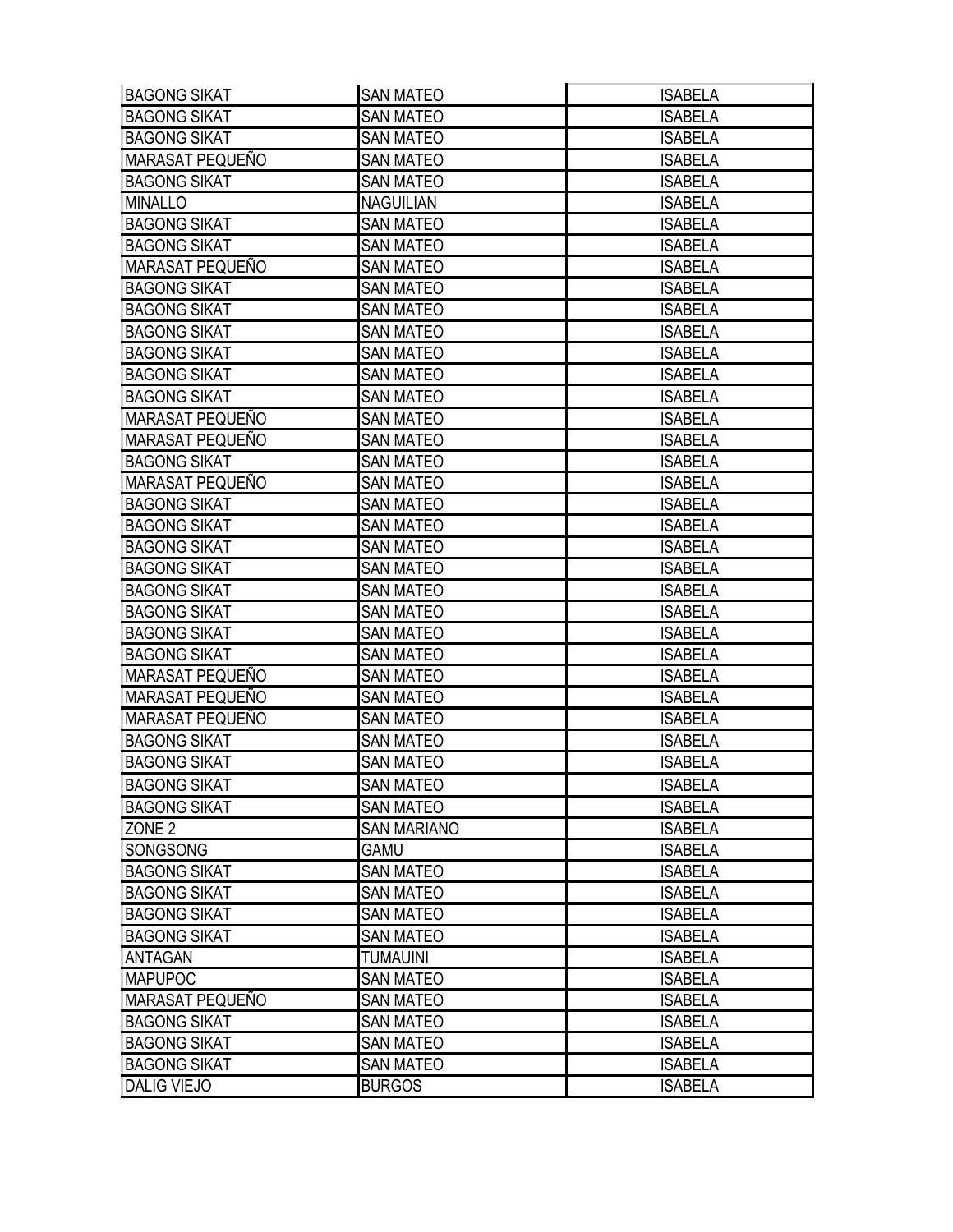| <b>BAGONG SIKAT</b>  | <b>SAN MATEO</b>  | <b>ISABELA</b>       |
|----------------------|-------------------|----------------------|
| <b>BAGONG SIKAT</b>  | <b>SAN MATEO</b>  | <b>ISABELA</b>       |
| <b>BAGONG SIKAT</b>  | <b>SAN MATEO</b>  | <b>ISABELA</b>       |
| <b>BAGONG SIKAT</b>  | <b>SAN MATEO</b>  | <b>ISABELA</b>       |
| <b>BAGONG SIKAT</b>  | <b>SAN MATEO</b>  | <b>ISABELA</b>       |
| <b>BAGONG SIKAT</b>  | <b>SAN MATEO</b>  | <b>ISABELA</b>       |
| MARASAT PEQUEÑO      | <b>SAN MATEO</b>  | <b>ISABELA</b>       |
| MARASAT PEQUEÑO      | <b>SAN MATEO</b>  | <b>ISABELA</b>       |
| <b>BAGONG SIKAT</b>  | <b>SAN MATEO</b>  | <b>ISABELA</b>       |
| <b>OCAPON</b>        | <b>VILLAVERDE</b> | <b>NUEVA VIZCAYA</b> |
| <b>BARETBER</b>      | <b>BAGABAG</b>    | NUEVA VIZCAYA        |
| <b>NAGBITIN</b>      | <b>VILLAVERDE</b> | NUEVA VIZCAYA        |
| <b>NAGBITIN</b>      | <b>VILLAVERDE</b> | NUEVA VIZCAYA        |
| <b>BARETBET</b>      | <b>BAGABAG</b>    | NUEVA VIZCAYA        |
| Victoria             | Aglipay           | Quirino              |
| Ramos                | Aglipay           | Quirino              |
| Victoria             | Aglipay           | Quirino              |
| Guinalbin            | Aglipay           | Quirino              |
| Guinalbin            | Aglipay           | Quirino              |
| Progreso             | Aglipay           | Quirino              |
| San Leonardo         | Aglipay           | Quirino              |
| <b>Poblacion Sur</b> | Maddela           | Quirino              |
| Sto. Niño            | Maddela           | Quirino              |
| Sto. Niño            | Maddela           | Quirino              |
| Balligui             | Maddela           | Quirino              |
| Sto. Niño            | Maddela           | Quirino              |
| Abbag                | Maddela           | Quirino              |
| Sta. Maria           | Maddela           | Quirino              |
| Ponggo               | Nagtipunan        | Quirino              |
| Ponggo               | Nagtipunan        | Quirino              |
| San Ramos            | Nagtipunan        | Quirino              |
| Anak                 | Nagtipunan        | Quirino              |
| Ponggo               | Nagtipunan        | Quirino              |
| San Ramos            | Nagtipunan        | Quirino              |
| <b>Pinaripad Sur</b> | Aglipay           | Quirino              |
| Dungo                | Aglipay           | Quirino              |
| Dungo                | Aglipay           | Quirino              |
| Ligaya               | Aglipay           | Quirino              |
| Ligaya               | Aglipay           | Quirino              |
| Villa Santiago       | <b>Aglipay</b>    | Quirino              |
| San Leonardo         | Aglipay           | Quirino              |
| Banuar               | Cabarroguis       | Quirino              |
| <b>Burgos</b>        | Cabarroguis       | Quirino              |
| <b>Burgos</b>        | Cabarroguis       | Quirino              |
| Dingasan             | Cabarroguis       | Quirino              |
| Eden                 | Cabarroguis       | Quirino              |
| PUROK <sub>4</sub>   | <b>DINGASAN</b>   | <b>CABARROGUIS</b>   |
| Sto. Domingo         | Cabarroguis       | Quirino              |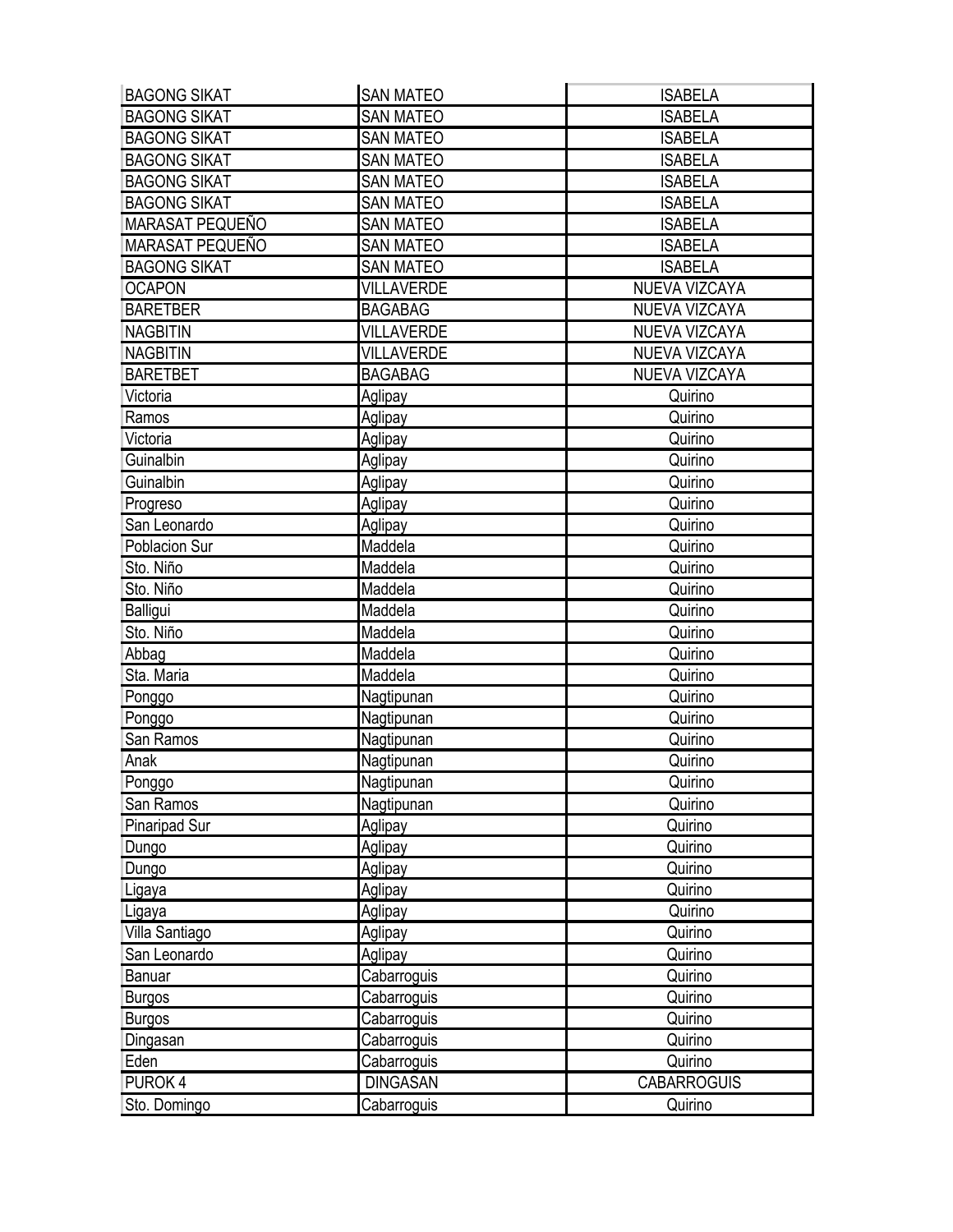| San Marcos             | Cabarroguis        | Quirino        |
|------------------------|--------------------|----------------|
| Villamor               | Cabarroguis        | Quirino        |
| Doña Imelda            | Diffun             | Quirino        |
| <b>Isidro Paredes</b>  | Diffun             | Quirino        |
| P <sub>3</sub>         | <b>AURORA EAST</b> | <b>DIFFUN</b>  |
| P <sub>6</sub>         | <b>AURORA WEST</b> | <b>DIFFUN</b>  |
| Aurora East            | Diffun             | Quirino        |
| Andres Bonifacio       | Diffun             | Quirino        |
| Balligui               | Maddela            | Quirino        |
| Cabaruan               | <b>MADDELA</b>     | <b>QUIRINO</b> |
| Cabua-an               | Maddela            | Quirino        |
| Cabua-an               | Maddela            | Quirino        |
| Lusod                  | Maddela            | Quirino        |
| Manglad                | Maddela            | Quirino        |
| <b>Poblacion Norte</b> | Maddela            | Quirino        |
| Poblacion sur          | <b>MADDELA</b>     | <b>QUIRINO</b> |
| San Martin             | Maddela            | Quirino        |
| Sto. Nino              | Maddela            | Quirino        |
| Sto. Nino              | Maddela            | Quirino        |
| Sto. Nino              | Maddela            | Quirino        |
| Ysmael                 | Maddela            | Quirino        |
| Ysmael                 | Maddela            | Quirino        |
| Anak                   | Nagtipunan         | Quirino        |
| Anak                   | Nagtipunan         | Quirino        |
| Dissimungal            | Nagtipunan         | Quirino        |
| Landingan              | Nagtipunan         | Quirino        |
| Landingan              | Nagtipunan         | Quirino        |
| Landingan              | Nagtipunan         | Quirino        |
| San Dionisio II        | Nagtipunan         | Quirino        |
| San Ramos              | Nagtipunan         | Quirino        |
| San Ramos              | Nagtipunan         | Quirino        |
| San Ramos              | Nagtipunan         | Quirino        |
| Sangbay                | Nagtipunan         | Quirino        |
| Sangbay                | Nagtipunan         | Quirino        |
| Sangbay                | Nagtipunan         | Quirino        |
| Sangbay                | Nagtipunan         | Quirino        |
| Dissimungal            | Nagtipunan         | Quirino        |
| Dibul                  | Saguday            | Quirino        |
| La Paz                 | Saguday            | Quirino        |
| Magsaysay              | Saguday            | Quirino        |
| Rizal                  | Saguday            | Quirino        |
| Rizal                  | Saguday            | Quirino        |
|                        |                    |                |
|                        |                    |                |
|                        |                    |                |
|                        |                    |                |
|                        |                    |                |
|                        |                    |                |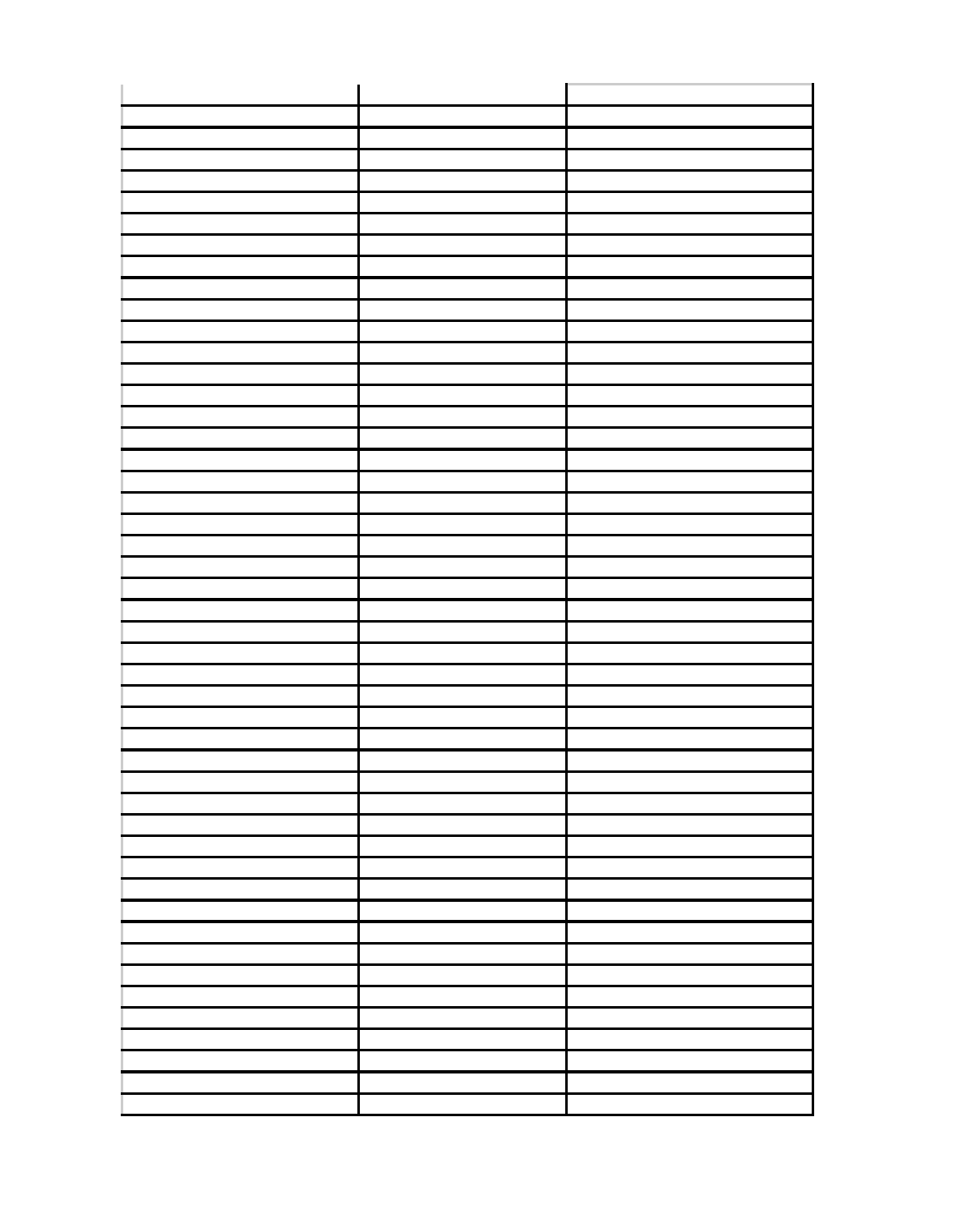| ______                                                                                                          | <b>Service Controller</b> |
|-----------------------------------------------------------------------------------------------------------------|---------------------------|
| the contract of the contract of the contract of the contract of the contract of the contract of the contract of |                           |
|                                                                                                                 |                           |
|                                                                                                                 |                           |
|                                                                                                                 |                           |
|                                                                                                                 |                           |
|                                                                                                                 |                           |
|                                                                                                                 |                           |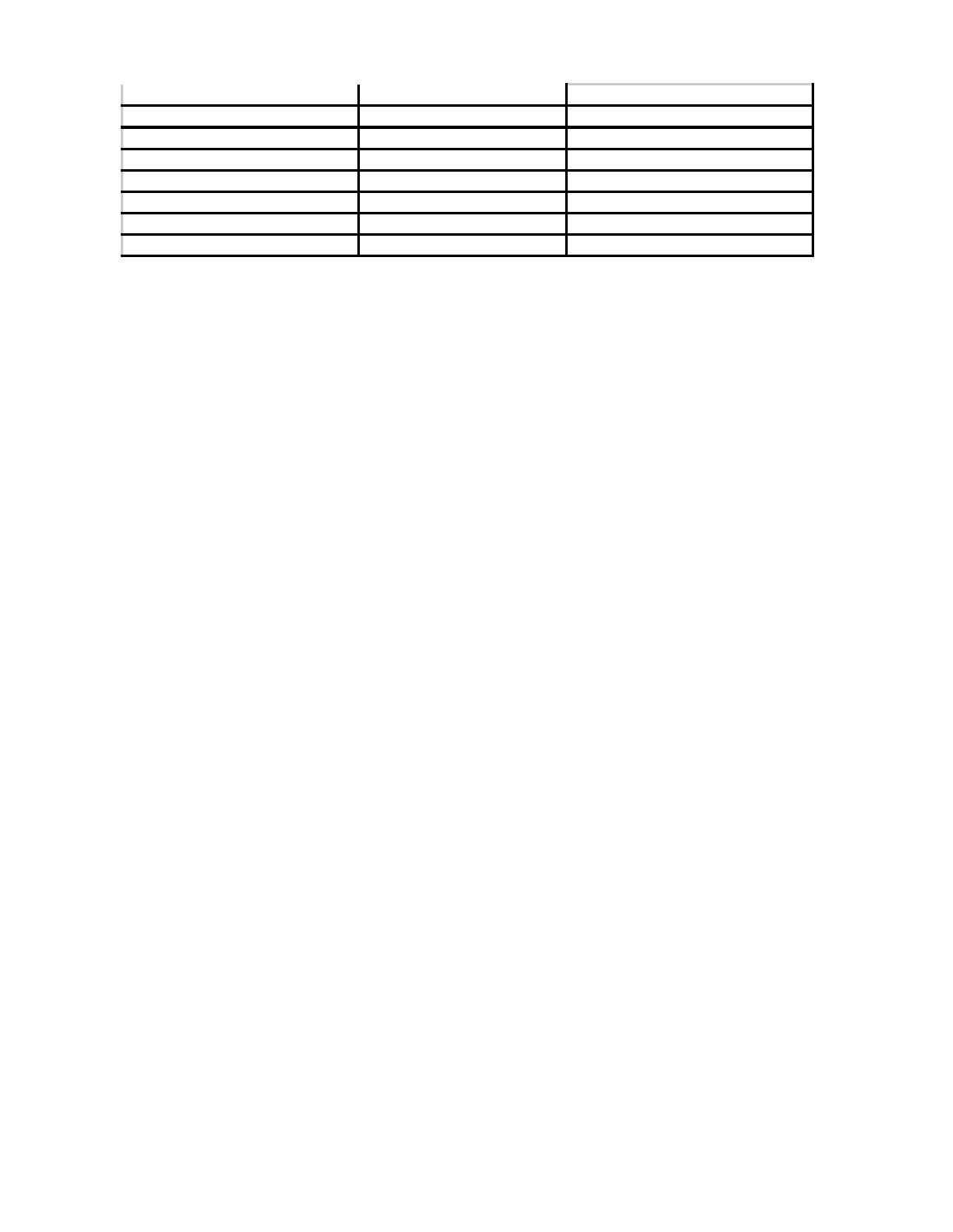|  | the control of the control of the control of |  |  |  |
|--|----------------------------------------------|--|--|--|
|  |                                              |  |  |  |
|  |                                              |  |  |  |
|  |                                              |  |  |  |
|  |                                              |  |  |  |
|  |                                              |  |  |  |